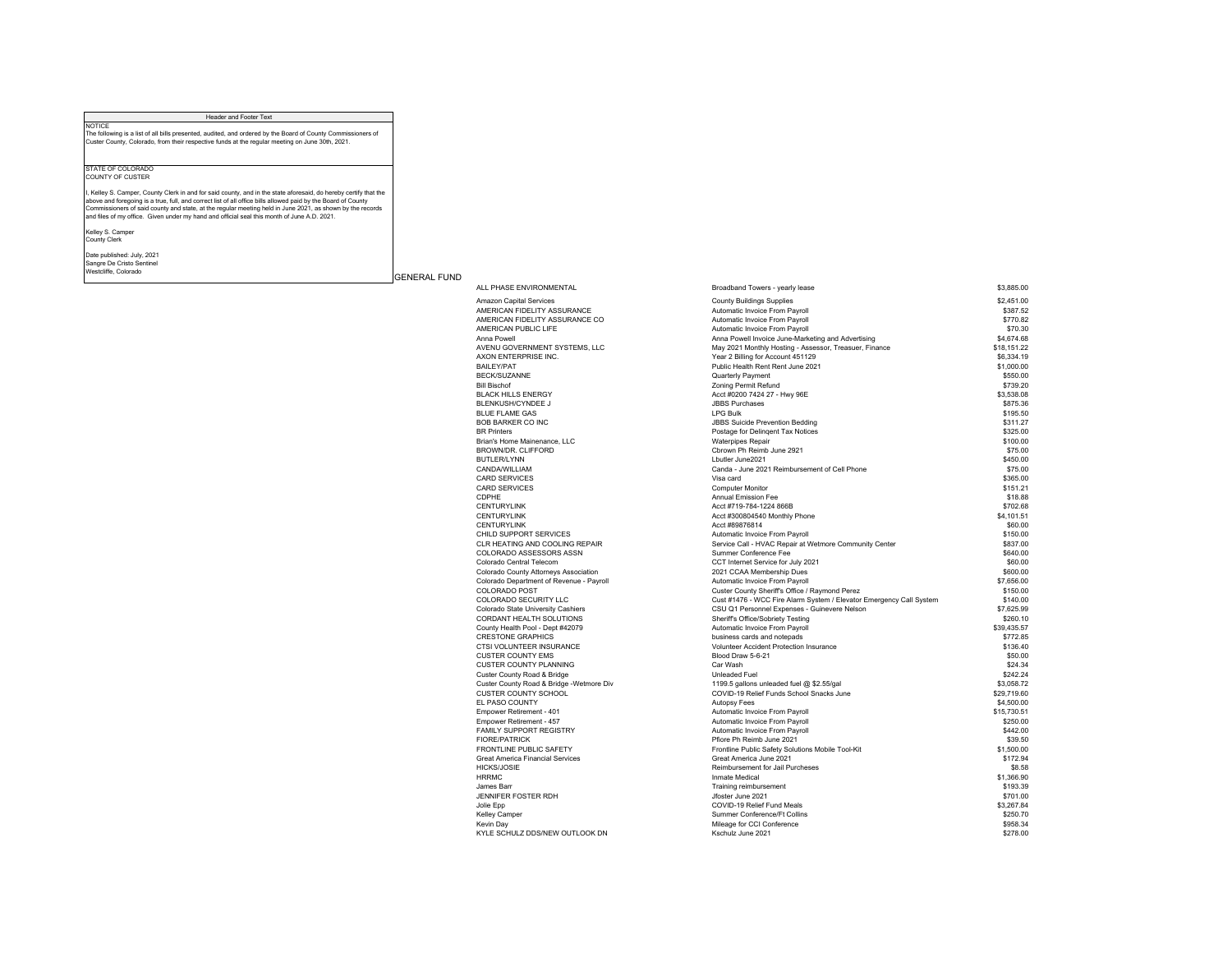| LEGALSHIELD                           | Automatic Invoice From Payroll                                  | \$25.90     |
|---------------------------------------|-----------------------------------------------------------------|-------------|
| Leigh Cuthbertson                     | Lcuthbertson June2021                                           | \$85.00     |
| LOWE'S PAY & SAVE INC                 | Inmate's groceries                                              | \$145.02    |
| <b>M7 BUSINESS SYSTEMS</b>            | NOD Forms 2021                                                  | \$88.46     |
| <b>MARTIN/RHONDA K</b>                | Rmartin Reimb June 2021                                         | \$3,339.63  |
| MCDONALD/ROBERT                       | Airport Manager Contract Labor                                  | \$1,334.00  |
| MCFARLAND OIL                         | Diesel Fuel                                                     | \$2,580.40  |
| MCKESSON MEDICAL SURGICAL             | McKesson June 2021                                              | \$768.18    |
| <b>MPH INDUSTRIES</b>                 | USDA / BEE III Standard Radar                                   | \$1,999.00  |
| NAPA AUTO PARTS OF WESTCLIFFE         | Vehicle Parts and Supplies                                      | \$1,109.74  |
|                                       | Control Room remodel                                            | \$154.00    |
| Nathan Koury                          |                                                                 |             |
| <b>NORUP GAS INC</b>                  | Propane 05/07/21                                                | \$397.67    |
| OAK DISPOSAL SERVICE                  | Trash Service June 2021                                         | \$125.00    |
| OFFICE DEPOT                          | Office supplies                                                 | \$77.31     |
| OFFICE OF THE DIST ATTORNEY           | CC 1/12 of District Attorney Budget for July 2021               | \$10.554.17 |
| Palace Drug Store                     | Tinnes, Robert                                                  | \$81.94     |
| PINION PLUMBING LLC                   | AC Service / replace sprinkler valve in ground                  | \$287.95    |
| PITNEY BOWES                          | Postage Meter Lease                                             | \$811.71    |
| PROVEST LLC                           | <b>Civil Process Revund</b>                                     | \$20.00     |
| <b>ROGERS/KRIS</b>                    | Krogers Misc Reimb June 2021                                    | \$191.42    |
| ROUND MTN WATER & SANITATION          | Acct #402.00 Water Usage                                        | \$439.30    |
| SALT LAKE WHOLESALE SPORTS            | Range/Ammo sales order 6539                                     | \$6,583.00  |
| SAN ISABEL ELECTRIC ASSOC INC         | Acct #3298100 - 04/24/21-05/24/21 - WM Volunteer FD             | \$353.93    |
| SANGRE DE CRISTO ELECTRIC             | Acct #85097101 - Utilities                                      | \$296.74    |
| SBA STRUCTURES LLC                    | Deer Peak Utility reimbursement                                 | \$284.09    |
| SHARPS COMPLIANCE, INC                | Sharps Disposal June 2021                                       | \$303.24    |
| SMITH/CLINTON A                       | Professional Services June 2021                                 | \$3,500.00  |
| Social Security Administration        | Automatic Invoice From Payroll                                  | \$42,676.73 |
| <b>Stacy Terrill</b>                  | CCKC Family Fun Day 2021 Supplies-Face painting, balloons, etc. | \$576.96    |
| STAPLES CREDIT PLAN                   | Sheriff's Office Supplies                                       | \$229.94    |
| STATE OF COLORADO                     | <b>MV</b>                                                       | \$427.33    |
| <b>SYNCB AMAZON</b>                   | Custodial Supplies - Swifter Duster Kit                         | \$195.65    |
| Tamara Jones                          | Tamara Jones Family Fun Day Supplies-Solar Balloons             | \$51.64     |
| Tom Flower                            |                                                                 | \$75.00     |
|                                       | Flower - June 2021 Reimbursement of Cell Phone                  | \$174.22    |
| Tony's Mountain Pizza                 | 5/25/21 Posse Meeting                                           |             |
| <b>U S POSTAL SERVICE</b>             | P.O. Box Rental for Assessor Box 518                            | \$156.00    |
| UNDERWATER CONNECTION                 | CUSTER COUNTY SHERIFF POSSE / HYDRO. VIP & FILL                 | \$147.00    |
| UNITED REPROGRAPHIC SUPPLY            | HP DJT2600DR Contract                                           | \$119.86    |
| <b>US BANK</b>                        | 6262/Schoch Training                                            | \$367.14    |
| US FOODS, INC                         | Sheriff's Office/Inmate's Food                                  | \$1,196.64  |
| <b>USPS</b>                           | PO box rental                                                   | \$150.00    |
| VALLEY ACE HOME CENTER                | Job #009 - Courthouse / Maintenance                             | \$457.47    |
| VAXCARE                               | Vaxcare June 2021                                               | \$235.20    |
| Vernon Roth                           | Coroner Work, Notifications, Death Investigations               | \$600.00    |
| <b>VISA</b>                           | Multiple departments DataProcessing, Equipment and Supplies     | \$9,494.14  |
| <b>VISTAWORKS</b>                     | June Marketing & Domain Services                                | \$1,188.00  |
| WAXIE SANITARY SUPPLY                 | Cust #173100 1 - Sanitary Supplies                              | \$108.29    |
| Westcliffe Center for Performing Arts | COVID-19 Relief funds-WCPA                                      | \$2.548.75  |
| WET MOUNTAIN TRIBUNE                  | Public Notice - Wildfire Mitigation in Cuerno Verde             | \$16.56     |
| <b>XEROX CORP</b>                     | Cust #719215758 - B8045H Lease                                  | \$427.37    |
| XEROX FINANCIAL SERVICES LLC          | Contract #020-0079575-001 Copier Lease                          | \$387.07    |
| <b>YBARRA/STEPHANIE</b>               | Mileage - June 2021 - Stephanie Ybarra                          | \$22.40     |
|                                       |                                                                 |             |
|                                       |                                                                 |             |
| ROAD AND BRIDGE FUND                  |                                                                 |             |
| 4 RIVERS EQUIPMENT                    | Parts                                                           | \$1,839.47  |
| ACORN PETROLEUM INC                   | Propane                                                         | \$29.78     |
| AMERICAN FIDELITY ASSURANCE           | Automatic Invoice From Payroll                                  | \$962.34    |

## \$269,543.09

| : голчо                                  |                                   |             |
|------------------------------------------|-----------------------------------|-------------|
| <b>4 RIVERS EQUIPMENT</b>                | Parts                             | \$1,839.47  |
| <b>ACORN PETROLEUM INC</b>               | Propane                           | \$29.78     |
| AMERICAN FIDELITY ASSURANCE              | Automatic Invoice From Payroll    | \$962.34    |
| AMERICAN FIDELITY ASSURANCE CO           | Automatic Invoice From Payroll    | \$183.33    |
| BELLHAUS TOOL LLC                        | Tools                             | \$79.00     |
| <b>BLACK HILLS ENERGY</b>                | Acct #4773 5455 86 - 213 N 4th St | \$339.56    |
| <b>BLUE FLAME GAS</b>                    | <b>LPG Bulk</b>                   | \$194.12    |
| Capital One Trade Credit                 | Renewed 1 year Advant             | \$39.99     |
| CASI COLORADO ASPHALT &                  | Membership Renewal                | \$250.00    |
| <b>CENTURYLINK</b>                       | Acct #719-784-3455 073B           | \$205.95    |
| <b>CENTURYLINK</b>                       | Acct #300804540 Monthly Phone     | \$437.90    |
| COLEMAN AUTO SUPPLY                      | Battery                           | \$347.90    |
| Colorado Department of Revenue - Payroll | Automatic Invoice From Payroll    | \$2,111.00  |
| COLORADO DEPT OF PUBLIC HEALTH           | Annual Emission Fee               | \$68.45     |
| CORPORATE BILLING LLC                    | Supplies                          | \$1,484.93  |
| County Health Pool - Dept #42079         | Automatic Invoice From Payroll    | \$15,951.03 |
| <b>D A LUBRICANT CO</b>                  | 15W40- 55 Gall Drum               | \$3,080,00  |
| Empower Retirement - 401                 | Automatic Invoice From Payroll    | \$5,414.96  |
| <b>GAI FTON</b>                          | Supplies                          | \$133.07    |
| <b>GCR TIRES &amp; SERVICE</b>           | <b>Tires</b>                      | \$3,089.73  |
| <b>GMCO</b>                              | IntegriBlend                      | \$49,303.89 |
| <b>GREAT VALLEY INDUSTRIES, INC</b>      | Supplies                          | \$433.36    |
| <b>JIM'S TIRE SERVICE</b>                | Tire                              | \$188.58    |